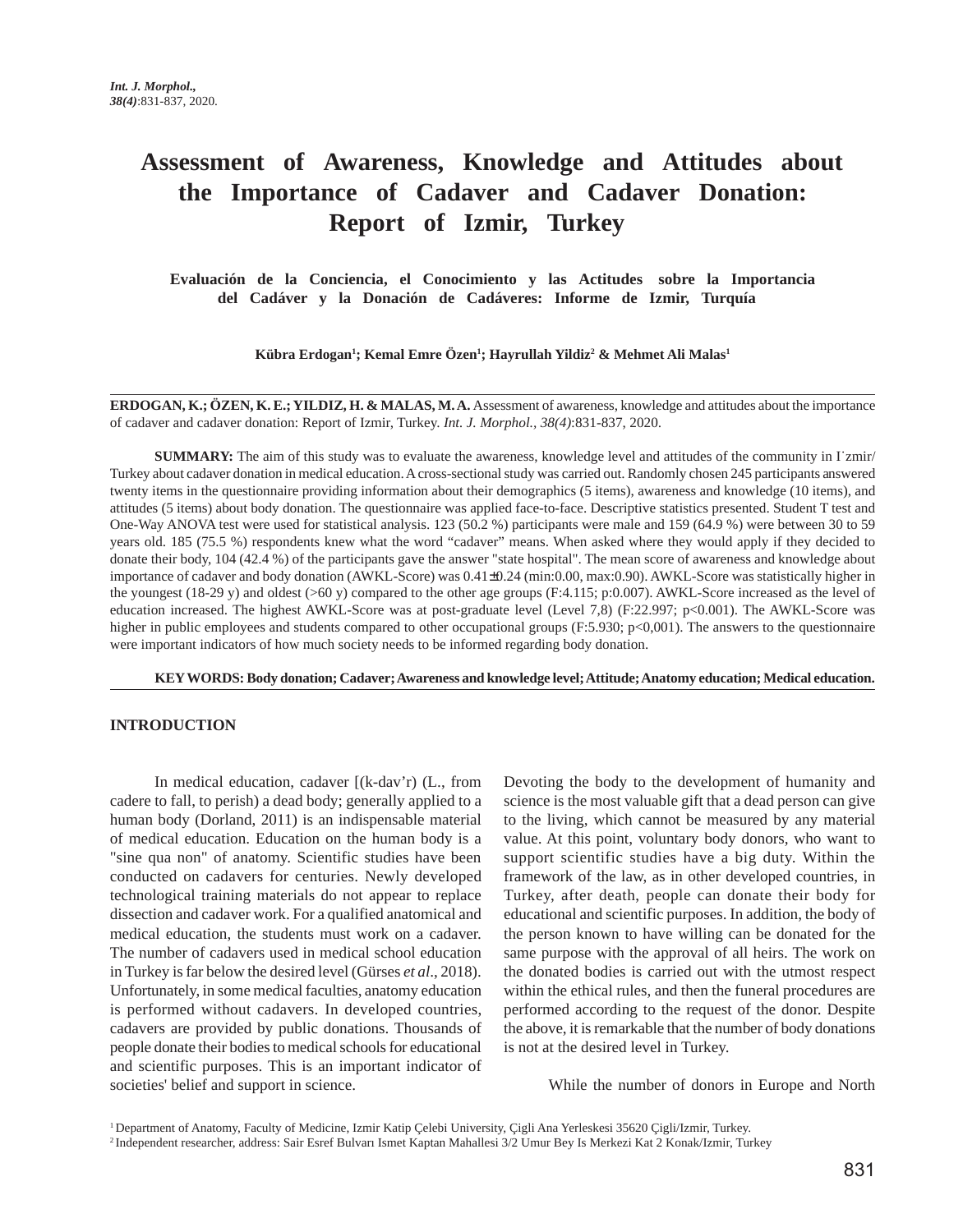America is quite high, unfortunately this number is very low in our country. Accordingly, the number of cadavers obtained from voluntary donors in medical education is extremely low (Gürses *et al.*). Undoubtedly, these difficulties in medical education on cadavers can be overcome by increasing the number of body donors. It is very important to investigate the reasons for not increasing the number of cadaver donors in the society and to propose solutions in this regard (Wight *et al*., 2000; Dinsmore *et al*., 2001; Gürses *et al*.). This study aimed to assess the awareness, knowledge and attitudes about the importance of cadaver in medical education and cadaver donation.

#### **MATERIAL AND METHOD**

A cross-sectional study was conducted in 2015 and 2016. The data of the study was collected with a questionnaire form prepared by the researchers in accordance with the purpose of the study and the literature (Emson, 1987; Kleinman & Lowy, 1989; Wight *et al*.; Dinsmore *et al*.; Bøgh & Madsen, 2005; Mekahli *et al*., 2009; da Rocha *et al*., 2013; Caplan, 2014; Gatica-Araneda & Alfaro-Toloza, 2014; Dalal, 2015; Saha *et al*., 2015; Subasinghe & Jones, 2015; Abbasi Asl *et al*., 2017; Bamaç *et al*., 2018; Ciliberti *et al*., 2018; Gürses *et al*.; Wingfield, 2018) [see additional file 1 (English translation of the questionnaire form)]. The questionnaire consists of three sections (Tabla I). The first section includes five questions (Q1-Q5) that question about some sociodemographic characteristics (gender, age, educational status, marital status, occupation). Education status categories are formed by grouping the levels reported at ISCED 2011 (UNESCO, 2012). Awareness and level of knowledge were questioned with ten items (Q6-Q15) in the second part. To determine the awareness and knowledge level, the answers are scored by giving 1 point for the "yes", and 0 point for the "no". Thus, the average level of awareness and knowledge (AWKL-Score) was calculated between 0 and 1. In the third part, the attitudes towards cadaver donation was questioned with a total of five questions (Q16-Q20). In the second and third part of the survey, thoughts about the cadaver, body donation, body donation campaigns and news were investigated as well as the thoughts for requirement of cadaver in medical faculties in our country and cadaver imports. In addition, it was investigated whether the participants knew the procedures related to cadaver donation, cadaver use and post-donation. Participants were asked to answer questions about their knowledge and behavior about body donation, both religiously and sociologically.

The survey population were adults living in Izmir/ Turkey who had no impairment answering the questions. The population of Izmir in 2015 is 4,168,415 and Izmir's population aged 18 and over is estimated approximately 3,334,732. As considering unknown prevalence in general population, 50 % prevalence, 95 % confidence interval and 6 % margin of error were accepted for sample size calculating. Thus, the sample size was calculated as 196. For the research, people living in the center of Izmir were randomly reached in crowded bazaars and shopping centers. A sample group was formed with 245 people who agreed to participate in the study with verbal consent. The questionnaire was applied to the participants by face to face interview technique. Each interview lasted approximately 15-20 minutes.

The data were analyzed using IBM SPSS Statistics v25 (SPSS Inc, Chicago, IL) software package. Descriptive statistics (frequencies and percentages) were used to describe the obtained results. When comparing mean scores for groups two-tailed paired-sample t-test (when comparing two groups' means) was used. One–way Analysis of Variance (ANOVA) test was used to compare the means for more than two groups and post hoc analysis was performed in paired comparisons. Statistical significance was set at  $p<0.05$ . and a p-value $<0.001$  as highly significant.

#### **RESULTS**

The majority of participants (n: 245) were aged between 45-59 years (n: 80, 32.7 %), male (n: 123, 50.2 %), held a Bachelor's or equivalent degree (Level 6) (n: 96, 39.2 %), married (n: 178, 72.7 %), and public employee (n: 49, 20 %). The participants' some sociodemographic characteristics are shown in Table II.

75.5 % of the participants knew what the word cadaver means. The percentage of those who knew they could donate their body (as cadaver) was 66.9 %. With regards to the question "Are you aware of the cadaver donation campaigns?", 20.4 % (n:50) of the participants responded yes. With regards to the question "Do you know that Turkish Universities import donated cadavers from abroad and pay transfer fees?", 17.6 % (n:43) of the participants responded yes. With regards to the question "Are you aware of the fatwa of the Presidency of Religious Affairs regarding the body donation is permissible in Sharia (Islamic law)?", 29.8 % (n:73) of the participants responded yes. Table III shows the distribution of the answers of the participants to the questions measuring the level of awareness and knowledge about importance of cadaver and cadaver donation.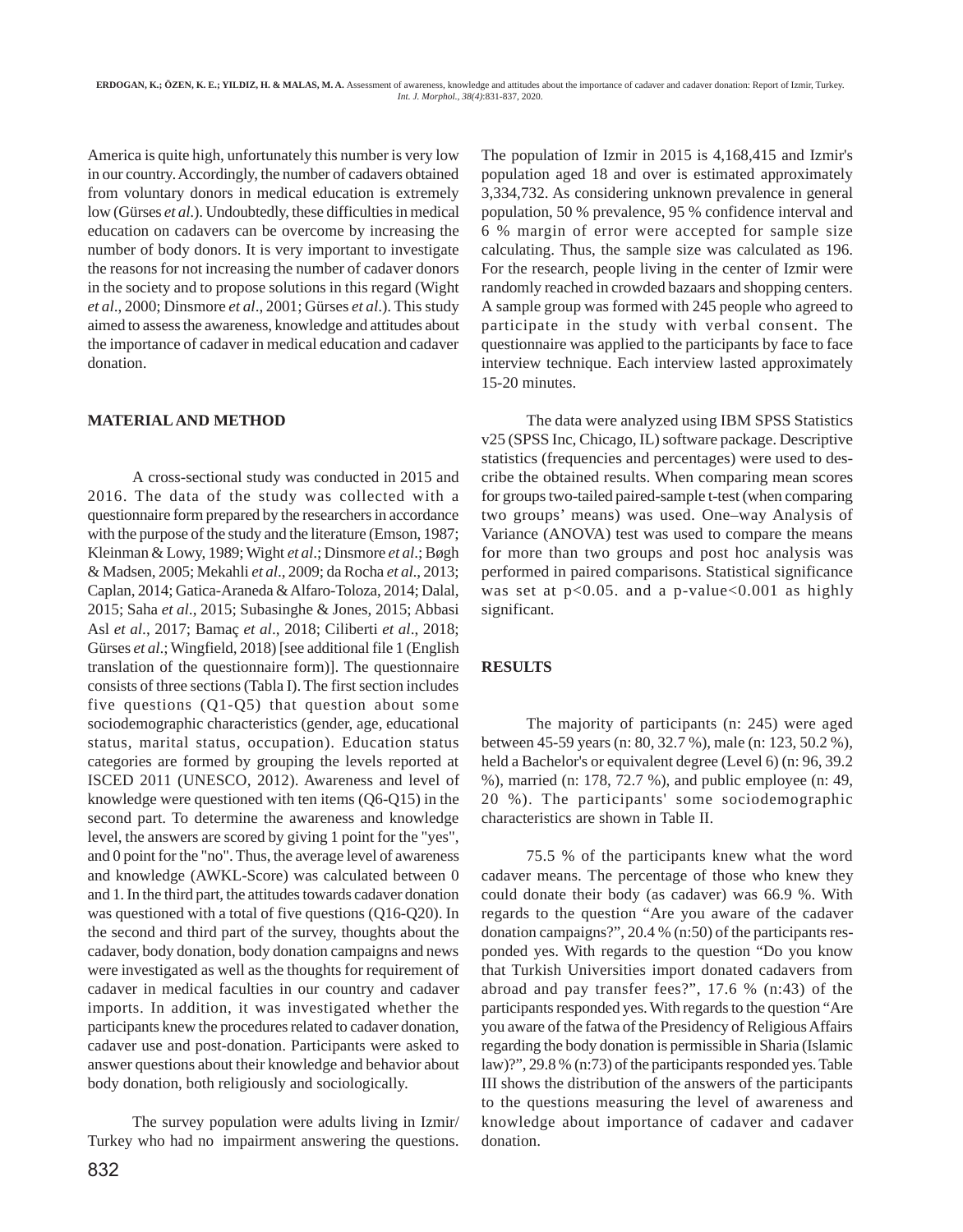|                                | 1. Gender<br>() Female<br>() Male                                                                                                                                                                                  |
|--------------------------------|--------------------------------------------------------------------------------------------------------------------------------------------------------------------------------------------------------------------|
| <b>SECTION</b>                 | $2.$ Age<br>$() 18-29$<br>$() 30-44$<br>$( ) 45-59$<br>$() \ge 60$                                                                                                                                                 |
|                                | 3. Level of education<br>() Literate (Level 1)<br>() Primary School (Less then high school diploma) (Level 2-3)<br>() High School or equivalent degree (Level 4-5)<br>() Bachelor's or equivalent degree (Level 6) |
|                                | () Master's Degree + Doctorate (Level $7-8$ )<br>4. Marital Status<br>() Married<br>() Single / Widowed / Divorced<br>5. Occupation                                                                                |
|                                | () Public employee<br>() Private sector<br>() Self-employment<br>() Tradesman-Artisan () Student<br>() Retired<br>$()$ Other                                                                                       |
|                                | 6. Do you know what the word "cadaver" means?<br>() Yes, I do<br>$()$ No, I don't                                                                                                                                  |
|                                | 7. Do you know that you can donate your body as cadaver?<br>() Yes, I do<br>$()$ No, I don't                                                                                                                       |
|                                | 8. Are you aware of the cadaver donation campaigns?<br>() Yes<br>$()$ No                                                                                                                                           |
| $\mathbf{c}$<br><b>SECTION</b> | 9. Did you coincide with the news about the cadaver in print and visual media?<br>() Yes<br>$()$ No                                                                                                                |
|                                | 10. Do you know that medical faculties in our country suffer from cadaver supply?<br>() Yes<br>$()$ No                                                                                                             |
|                                | 11. Do you know that Turkish Universities import donated cadavers from abroad and pay transfer fees?<br>() Yes<br>$()$ No                                                                                          |
|                                | 12. Do you think that medical education is possible without cadaver?<br>() Yes<br>$()$ No                                                                                                                          |
|                                | 13. Do you know that there is a certain period of use of cadavers?<br>() Yes<br>$()$ No                                                                                                                            |
|                                | 14. If you donate your body as a cadaver, do you know that it is delivered to your relatives or buried in accordance with your request after the<br>scientific study (dissection) is finished?<br>() Yes           |
|                                | $()$ No<br>15. Are you aware of the fatwa of the Presidency of Religious Affairs regarding the body donation is permissible in Sharia (Islamic law)?<br>() Yes<br>$()$ No                                          |
|                                | 16. Where do you apply when you decide to donate your body?<br>() Private hospitals<br>() State hospital<br>() Family doctor<br>() University hospitals                                                            |
|                                | 17. Do you think body donation is permissible in Sharia (Islamic law)?<br>() I agree with the fat wa of the Presidency of Religious Affairs of Turkey, it is permissible.                                          |
|                                | () I do not agree with the fatwa of the Presidency of Religious Affairs Turkey, it is not permissible<br>() no idea                                                                                                |
|                                | 18. What would be your reaction if a member of your family donated his body as a cadaver?<br>() I encourage                                                                                                        |
| m<br><b>SECTIO</b>             | () I do not interfere. This is his free decision.<br>() I object                                                                                                                                                   |
|                                | 19. Would you consider donating your body as a cadaver after death?<br>() Yes, I do                                                                                                                                |
|                                | () Never thought, I have no idea<br>() No, I don't want to donate                                                                                                                                                  |
|                                | 20. Would you please explain why you do not want to donate your body as a cadaver?<br>() Unanswered                                                                                                                |
|                                | () My family does not want                                                                                                                                                                                         |
|                                | () I think it is not appropriate for my religion<br>() I think today's technology makes medical education possible without cadavers.                                                                               |
|                                | () I do not think there is a problem in the supply of cadavers in our country                                                                                                                                      |
|                                | () Personal reasons                                                                                                                                                                                                |

Tabla I. Questionnarie on awareness, knowledge and attitude about the importance of cadaver and cadaver donation

The AWKL-Score of the all participants was 0.41±0.24 (min:0.00, max:0.90). The AWKL-Scores for the youngest (18y-29 y) and the oldest (60 y and older) age

groups were 0.49±0.22 and 0.48±0.26, respectively, and were significantly higher (F:4.115; p:0.007) than the other age groups. The AWKL-Score was 0.39±0.25 in males and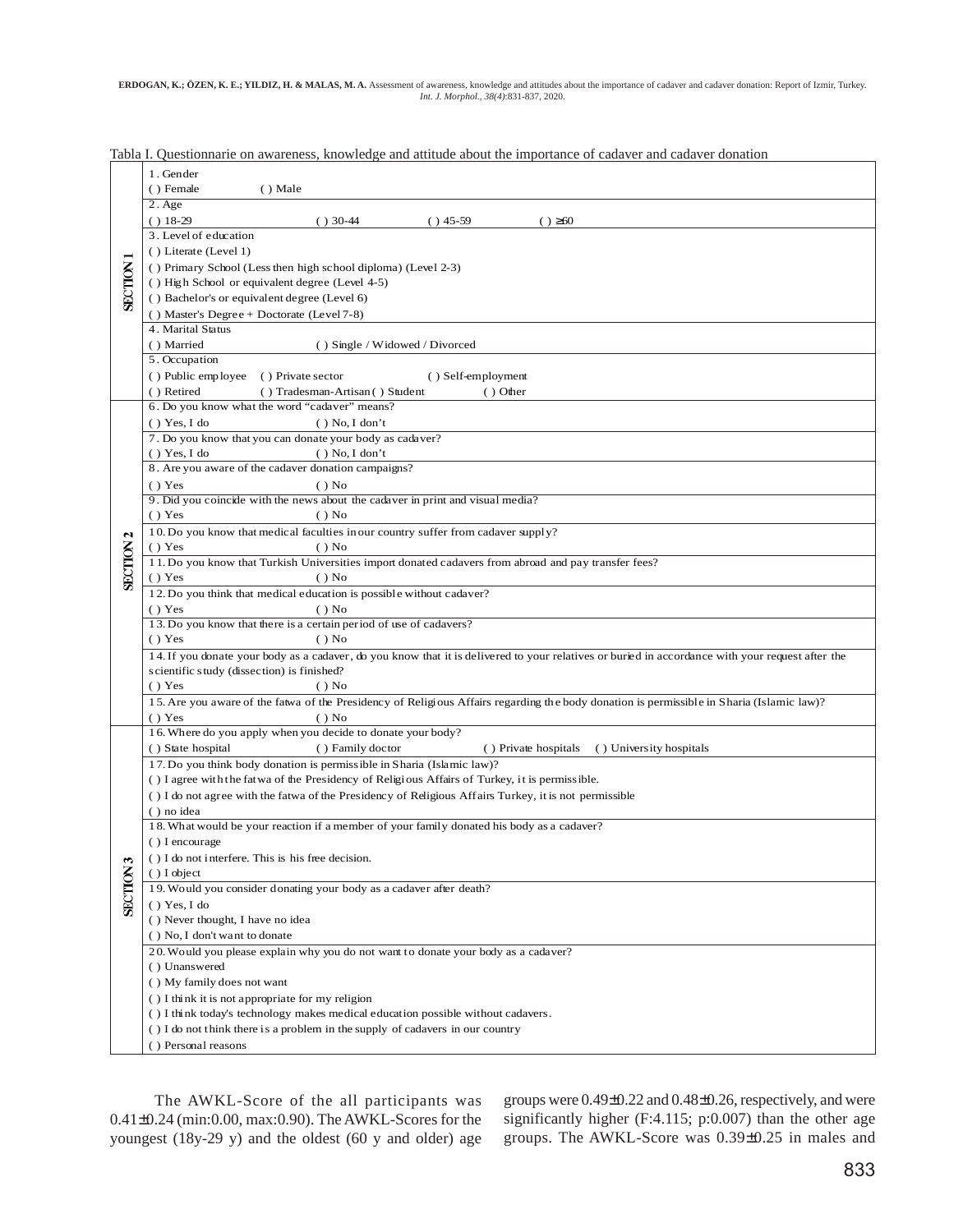ERDOGAN, K.; ÖZEN, K. E.; YILDIZ, H. & MALAS, M. A. Assessment of awareness, knowledge and attitudes about the importance of cadaver and cadaver donation: Report of Izmir, Turkey. *Int. J. Morphol., 38(4)*:831-837, 2020.

0.44±0.23 in females, and no statistically significant difference was found between the genders (t:1.451; p:0.184). The highest AWKL-Score was at the group of master's degree or doctorate (Level 7- 8) (F:22.997; p<0.001). It was observed that the higher the education level, the higher the AWKL-Score. The AWKL-Score was 0.40±0.25 in married and 0.46±0.21 in single/widowed/divorced, and no statistically significant difference was found between the groups (t:1.934; p:0.055). AWKL-Score was significantly higher in public employees  $(0.55\pm0.21)$ and students (0.48±0.20) than in other occupational groups  $(F:5.930; p<0.001)$ . Table IV shows AWKL-Scores of the participants about the importance of cadaver and cadaver donation according to some sociodemographic factors

When asked where they would apply, if they decided to donate their body, 42.4 % (n: 104) of the participants gave the answer "state hospital". With regards to the question "Do you think cadaver donation is permissible in Sharia (Islamic law)?", 40.0 % (n: 98) of the participants responded "I agree with the

fatwa of the Presidency of Religious Affairs of Turkey, it is permissible". When asked what their reaction would be if a member of their family donates his/her body as a cadaver, 53.1 % (n: 104) of the participants gave the answer "I do not interfere. This is his/her free decision." 33.4 % (n: 82) of the participants answered "no" the question "Would you

Table II. Sociodemographic characteristics of participants.

| Sociodemographic characteristics $(n = 245)$               | n   | (% )   |
|------------------------------------------------------------|-----|--------|
| Age (vears)                                                |     |        |
| 18-29                                                      | 60  | 24.5 % |
| 30-44                                                      | 79  | 32.2%  |
| 45-59                                                      | 80  | 32.7 % |
| $\geq 60$                                                  | 26  | 10.6%  |
| Gender                                                     |     |        |
| Male                                                       | 123 | 50.2%  |
| Female                                                     | 122 | 49.8%  |
| Level of education                                         |     |        |
| Literate (Level 1)                                         | 5   | 2.0%   |
| Primary School (Less then high school diploma) (Level 2-3) | 52  | 21.2%  |
| High School or equivalent degree (Level 4-5)               | 73  | 29.8%  |
| Bachelor's or equident degree (Level 6)                    | 96  | 39.2 % |
| Master's Degree $+$ Doctorate (Level 7-8)                  | 19  | 7.8%   |
| <b>Marital Status</b>                                      |     |        |
| Single / Widow / Divorced                                  | 67  | 27.3 % |
| Married                                                    | 178 | 72.7%  |
| Occupation                                                 |     |        |
| Public employee                                            | 49  | 20.0%  |
| Private sector                                             | 41  | 16.7%  |
| Self-employment                                            | 15  | 6.1%   |
| Retired                                                    | 30  | 12.2 % |
| Tradesman-Artisan                                          | 26  | 10.6%  |
| Student                                                    | 37  | 15.1%  |
| Other                                                      | 47  | 19.3%  |
|                                                            |     |        |

consider donating your body as a cadaver after death?". When asked their reason for not donating their body, almost half of the participants (45.7 %) left the question unanswered. Table V shows the distribution of the responses of the participants to the questions showing their attitudes about cadaver donation.

Table III. The distribution of the answers given by the participants to the questions measuring the level of awareness and knowledge about the importance of cadaver and cadaver donation.

| <b>Ouestion</b> |                                                                                 | <b>Yes</b>       | N <sub>0</sub>   |  |
|-----------------|---------------------------------------------------------------------------------|------------------|------------------|--|
| Id              | <b>Ouestions</b> (N:245)                                                        | $\mathbf{n}$ (%) | $\mathbf{n}$ (%) |  |
| 6               | Do you know what the word "cadaver" means?                                      | 185 (75.5 %)     | 60(24.5 %)       |  |
| 7               | Do you know that you can donate your body as cadaver?                           | $164(66.9\%)$    | 81 (33.1 %)      |  |
| 8               | Are you aware of the cadaver donation campaigns?                                | $50(20.4\%)$     | 195 (79.6 %)     |  |
| 9               | Did you coincide with the news about the cadaver in print and visual            | $108(44.1\%)$    | $137(55.9\%)$    |  |
| 10              | Do you know that medical faculties in our country suffer from                   | 141 (57.6 %)     | $104(42.4\%)$    |  |
| 11              | Do you know that Turkish Universities import donated cadavers                   | 43 (17.6 %)      | $202(82.4\%)$    |  |
| 12              | Do you think that medical education is possible without cadaver?                | 72 (29.4 %)      | $173(70.6\%)$    |  |
| 13              | Do you know that there is a certain period of use of cadavers?                  | 110 (44.9 %)     | $135(55.1\%)$    |  |
|                 | If you donate your body as a cadaver, do you know that it is                    |                  |                  |  |
| 14              | delivered to your relatives or buried in accordance with your request           | 73 (29.8 %)      | $172(70.2\%)$    |  |
|                 | after the scientific study (dissection) is finished?                            |                  |                  |  |
|                 | Are you aware of the fatwa of the Presidency of Religious Affairs of            |                  |                  |  |
| 15              | Turkey regarding the body donation is permissible in Sharia (Islamic<br>$law$ ? | 73 (29.8 %)      | $172(70.2\%)$    |  |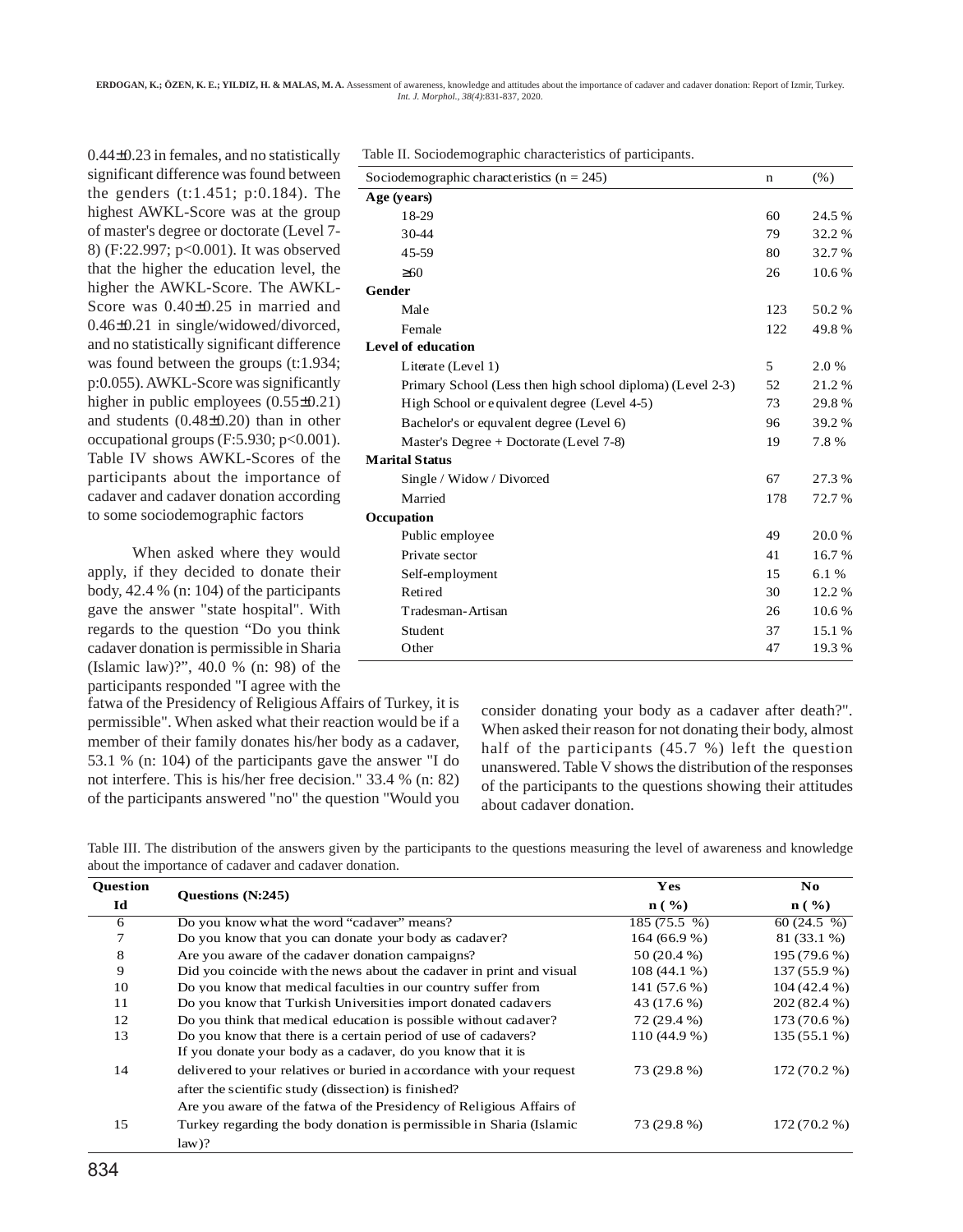| S ociodemographic Characteristics                          | A wareness and knowledge<br>score<br>Mean±SD | <b>Statistical Analysis</b><br>t score / F statistic; p |
|------------------------------------------------------------|----------------------------------------------|---------------------------------------------------------|
| Age (years)                                                |                                              |                                                         |
| 18-29                                                      | $0.49 \pm 0.22$                              |                                                         |
| 30-44                                                      | $0.38 + 0.25$                                | $4.115$ ; 0.007                                         |
| 45-59                                                      | $0.38 \pm 0.23$                              |                                                         |
| $\geq 60$                                                  | $0.48 + 0.26$                                |                                                         |
| Gender                                                     |                                              |                                                         |
| Male                                                       | $0.39 \pm 0.25$                              | 1.451; 0.184                                            |
| Female                                                     | $0.44 \pm 0.23$                              |                                                         |
| Level of education                                         |                                              |                                                         |
| Literate (Level 1)                                         | $0.12 \pm 0.04$                              |                                                         |
| Primary School (Less then high school diploma) (Level 2-3) | $0.22 \pm 0.23$                              |                                                         |
| High School or equivalent degree (Level 4-5)               | $0.41 \pm 0.22$                              | $22.977$ ; <0.001                                       |
| Bachelor's or equivalent degree (Level 6)                  | $0.49 \pm 0.19$                              |                                                         |
| Master's Degree $+$ Doctorate (Level 7-8)                  | $0.65 \pm 0.17$                              |                                                         |
| <b>Marital Status</b>                                      |                                              |                                                         |
| Single / Widow / Divorced                                  | $0.46 \pm 0.21$                              | 1.934:0.055                                             |
| Married                                                    | $0.40 \pm 0.25$                              |                                                         |
| Occupation                                                 |                                              |                                                         |
| Public Employee                                            | $0.55 \pm 0.21$                              |                                                         |
| Private sector                                             | $0.35 \pm 0.25$                              |                                                         |
| Self-employment                                            | $0.37 \pm 0.24$                              |                                                         |
| Retired                                                    | $0.42 \pm 0.23$                              | $5.930$ ; <0.001                                        |
| Tradesman-Artisan                                          | $0.33 \pm 0.24$                              |                                                         |
| Student                                                    | $0.48 \pm 0.20$                              |                                                         |
| Other                                                      | $0.33 \pm 0.24$                              |                                                         |
| Total                                                      | $0.41 \pm 0.24$                              |                                                         |
|                                                            | (min: 0.00, max: 0.90)                       |                                                         |

Table IV. Awareness and Knowledge Level Scores (AWKL-Score) of the participants about the importance of cadaver and cadaver donation according to some sociodemographic factors.

Table V. Distribution of the answers given by the participants to the questions showing their attitudes towards cadaver donation.

| Question Id | Questions $(n:245)$                                                                  | $n$ (%)       |                                                                  |
|-------------|--------------------------------------------------------------------------------------|---------------|------------------------------------------------------------------|
|             |                                                                                      | $104(42.4\%)$ | State hospital                                                   |
| 16          | Where do you apply when you                                                          | 34 (14.0 %)   | Family doctor                                                    |
|             | decide to donate your body?                                                          | $16(6.5\%)$   | Private hospitals                                                |
|             |                                                                                      | $91(37.1\%)$  | University hospitals                                             |
|             | Do you think cadaver donation                                                        | 98 (40.0 %)   | I agree with the fatwa of the Presidency of Religious Affairs of |
| 17          | is permissible in Sharia                                                             | 51 (20.8 %)   | I do not agree with the fatwa of the Presidency of Religious     |
|             | $(Islamic law)$ ?                                                                    | 96 (39.2 %)   | No idea                                                          |
|             | What would be your reaction if                                                       | 33 (13.5 %)   | I encourage                                                      |
| 18          | a member of your family                                                              | 130 (53.1 %)  | I do not interfere. This is his free decision.                   |
|             | donated his hody as a cadaver?                                                       | 82 (33.4 %)   | I object.                                                        |
|             | Would you consider donating                                                          | 39 (15.9 %)   | Yes, I do                                                        |
| 19          | your body as a cadaver after                                                         | 73 (29.8 %)   | Never thought, I have no idea                                    |
|             | death?                                                                               | 133 (54.3 %)  | No, I don't want to donate                                       |
|             |                                                                                      | 112(45.7%)    | Unanswered                                                       |
|             | Would you please explain why<br>you do not want to donate your<br>body as a cadaver? | 9(3.7%)       | My family does not want                                          |
|             |                                                                                      | 28 (11.4 %)   | I think it is not appropriate for my religion                    |
|             |                                                                                      | $12(04.9\%)$  | I think today's technology makes medical education possible      |
| 20          |                                                                                      |               | without cadavers.                                                |
|             |                                                                                      | 11 $(4.5\%)$  | I do not think there is a problem in the supply of cadavers in   |
|             |                                                                                      |               | our country                                                      |
|             |                                                                                      | 73 (29.8 %)   | Personal reasons                                                 |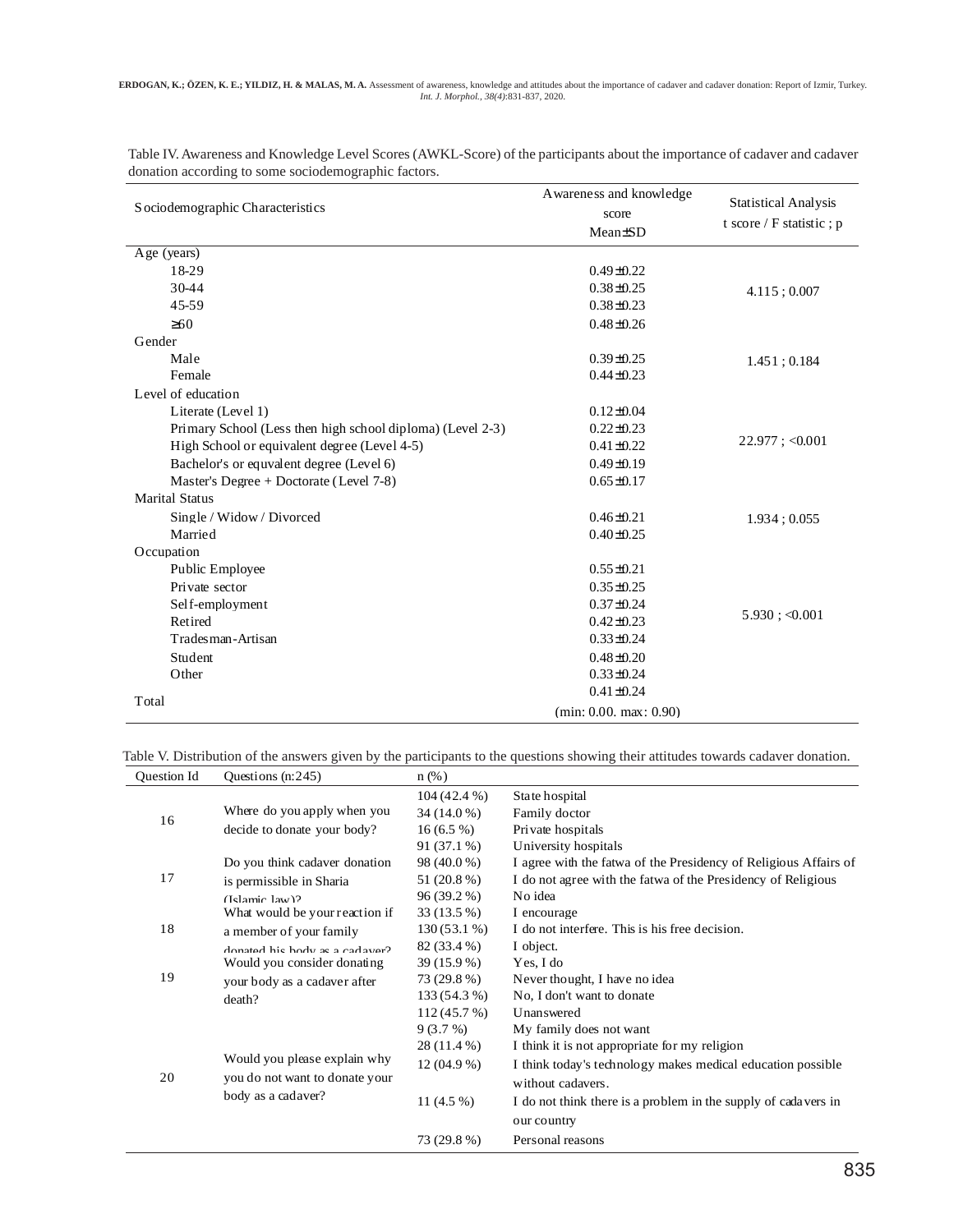## **DISCUSSION**

Awareness and knowledge level of the individuals are important factors for developing positive attitudes towards body donation. Therefore, encouraging works will have a positive effect on the cadaver donation and increase the donation rate (Bamaç *et al*.). "Yes" answers with a rate of 75.5 % to the question "Do you know what the word cadaver means?" does not mean that the participants have a high level of knowledge. Because "yes" answer to the other questions in the questionnaire measuring the knowledge level of the participants varies just between 17.6 % and 66.9 %. These results show that the participants have accurate information about cadaver donation at a maximum level of two thirds, which should be interpreted as an insufficient level.

The proportion of the participants considering applying to the state hospital and family physician (42.40 % and 13.98 %, respectively) for body donation shows that the personnel working in these institutions should be informed about body donation and related procedures.

The percentage (39.2 %) of the answer "no idea" to the question "Do you think body donation is permissible in Sharia (Islamic law)?" provides evidence that the activities of the Presidency of Religious Affairs of Turkey have not yet achieved the desired level.

When the educational level of the participants was evaluated, it was observed that the level of knowledge of the group of literate and primary school degree was inadequate. When the education level group was evaluated in terms of awareness and knowledge level score (AWKL-Score), it was determined that as the level of education increases, knowledge level score increases. In addition, it was determined that the knowledge level of the self-employed group was quite low in the occupational groups. Therefore, it was concluded that these groups should be informed about body donation.

Low body donation rates determined in this study shows that, in Turkey, making significant progress is needed.

The participants' awareness and knowledge level (AWKL-Scores) about cadaver and cadaver donation was evaluated as quite low (0.41±0.24). From this, it was concluded that the community should be informed about body donation. When the relationship between AWKL-Scores and age was evaluated, it was observed that the middle age group should be informed more than the younger (18-29 y) and 60 and older age group.

In parallel with the advancement of medicine, the need

for cadavers is increasing in the fields of anatomy and medical research. Various methods are used in cadaver procurement in different countries and medical schools (Kleinman & Lowy, Mekahli *et al*.; Subasinghe & Jones). In the literature, from an ethical and broad perspective, it is suggested that cadavers obtained from donations will be more appropriate (Emson; Caplan). Throughout the history of anatomy and medicine, obtaining cadavers for education has been an important problem. As a result of ethical discussions, the most accurate method for cadaver procurement was considered to be voluntary donation of the human body or part of it (Bøgh & Madsen; Dalal). Today, cadavers used in medical schools in almost all developed countries are the corpses of people who voluntarily donated their bodies to science. The number of donations has increased in these countries in recent years and has exceeded the storage and/or usage capacity of laboratories. Therefore, there are medical schools that suspend their donation programs for a certain period. In addition, in the USA, the donation programs of scientific institutions for the procurement of cadavers to medical studies or the provision of services from private supply companies are being discussed (Wingfield). It is reported that strong body donation programs are needed in countries where there the body donations are not at desired level (Gatica-Araneda & Alfaro-Toloza).

There is inadequate published information about body donation programs. There are studies showing that donation rates have increased five times in four years through successful programs, mass media, distribution of posters and brochures, seminars and incentive visits to the anatomy museums (da Rocha *et al*.). It is reported that there is a gap between knowledge and motivation for organ and body donation, which should be filled with an appropriate guidance program and education (Saha *et al*.). The results of previous surveys show that ignorance is the main reason for the reluctance of body donation (Abbasi Asl *et al*.; Bamaç *et al*.; Ciliberti *et al*.).

**Limitations.** This study has some limitations. First, this is a cross-sectional study. The questionnaire form was developed by the researchers and no validity-reliability tests were performed. The study population consisted of 245 people and may not be considered as representative of Izmir province. However, results of the study offers evidence will provide insight on the subject in Izmir and Turkey.

#### **CONCLUSIONS**

The importance of cadaver in medical education and the awareness and knowledge level of the individuals in the society about cadaver donation are very important. The results in our survey was interpreted as indicators of the lack of